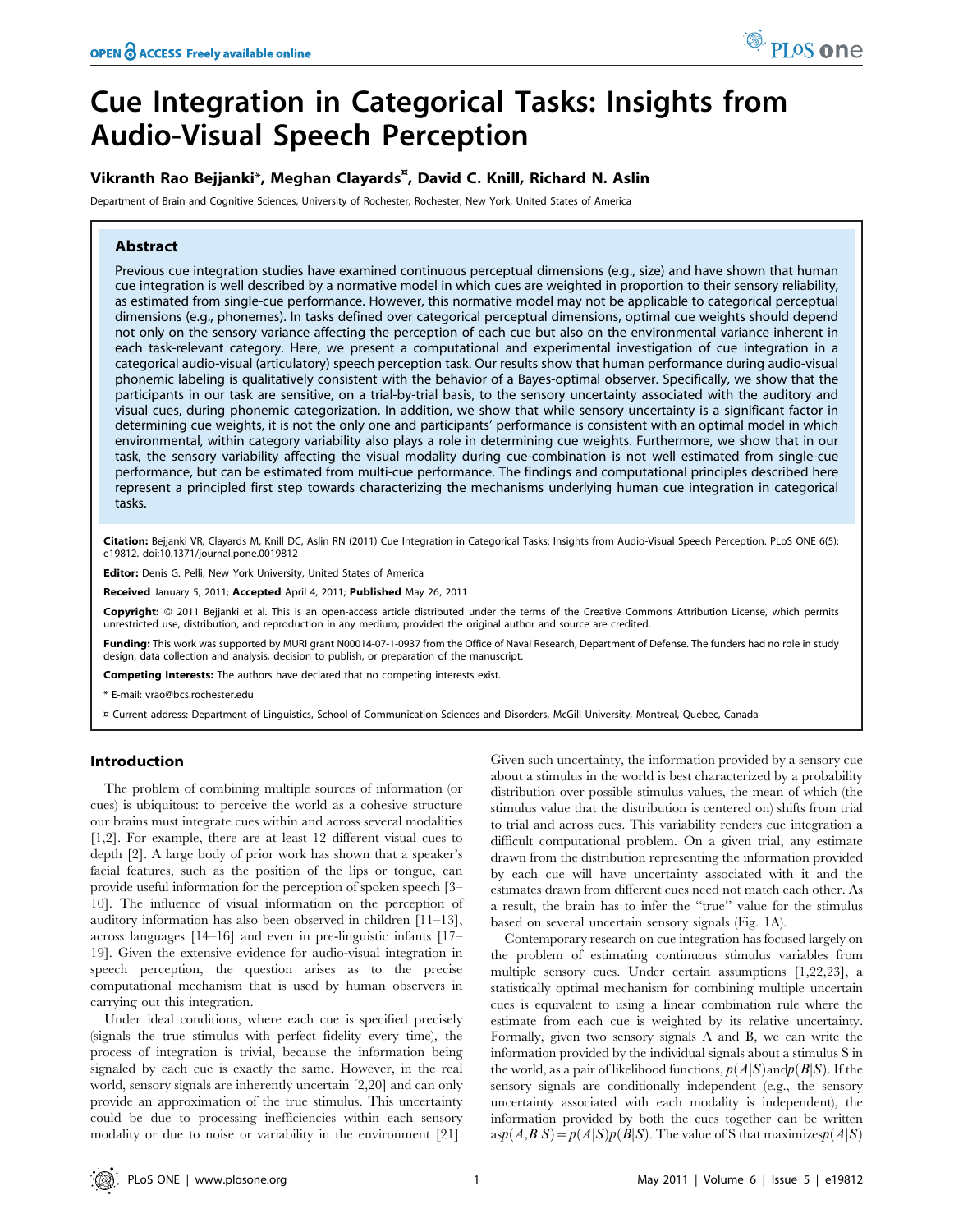

Figure 1. Characterizing sensory information in terms of likelihood functions. Given two sensory signals A and B, we can write the information provided by the individual signals about a stimulus S in the world, as a pair of likelihood functions, p(A|S) and p(B|S) (A) An example cue combination scenario in which the likelihood functions for the two cues are centered at different stimulus values. As a result, the cue combination task involves choosing between multiple uncertain, and conflicting, cues. (B) The likelihood function for a combination of cues is, under some independence assumptions, simply the product of the likelihood functions for each cue. This results in the \_ peak of the joint likelihood function for the two cuesS, being biased toward the peak of the narrower likelihood function $S_A$ . The variance of the joint likelihood function is also smaller than the variance of either of the individual likelihood function. doi:10.1371/journal.pone.0019812.g001

may be thought of as the estimate of S suggested by A and the value of S that maximizes  $p(B|S)$  may be thought of as the estimate of S suggested by B (labeled  $\tilde{S}_A$  and  $\tilde{S}_B$  respectively). Assuming that the individual cue likelihood functions are Gaussian, the peak of the combined likelihood function can then be written as a weighted average of the peaks of the individual likelihood functions,

 $\hat{S} = w_A\hat{S}_A + w_B\hat{S}_B$  (1)

$$
w_A = \frac{\frac{1}{\sigma_A^2}}{\frac{1}{\sigma_A^2} + \frac{1}{\sigma_B^2}} \text{ and } w_B = \frac{\frac{1}{\sigma_B^2}}{\frac{1}{\sigma_A^2} + \frac{1}{\sigma_B^2}}
$$
(2)

and  $\sigma_A^2$  and  $\sigma_B^2$  are the variances of  $p(A \mid S)$  and  $p(B \mid S)$ , respectively (when normalized over the domain of S). The variance of the combined likelihood function $p(A,B|S)$  is given by:

$$
\sigma_{AB}^2 = \frac{\sigma_A^2 \sigma_B^2}{\sigma_A^2 + \sigma_B^2} \tag{3}
$$

Equations (1–3) describe the information provided by a pair of cues and an estimator that computes a weighted average of the individual cue estimates (Fig. 1B). Using this weighted average comprises a normative, or statistically optimal, method for integrating the information provided by two cues for a given sensory stimulus, because the variance of the resulting estimates is guaranteed to be as small as possible (for an unbiased estimator) [20]. Numerous recent studies have shown that humans weight information from different sensory cues based on the relative sensory variability affecting them in a manner consistent with optimal integration [20,24–31].

When tasks are defined over categorical dimensions, on the other hand, they involve the added computational requirement of mapping noisy sensory features from each modality onto taskrelevant categories (see Feldman & Griffiths 32] for a prior study considering the effect of categories on speech perception). Thus, the optimal cue weights in such tasks would be expected to depend not only on the sensory variability affecting each cue but also on the precise characteristics of the task-relevant categories. Consider one such categorical cue-combination problem-the task of labeling a joint audio-visual signal as a 'ba' or a 'da'. For simplicity assume that the visual and auditory cues each vary along a single feature dimension. Figure 2 shows a schematic of the categorization problem. Signals are represented as points,  $S = [a, v]^T$  in a twodimensional feature space, where  $a$  is the strength of the auditory feature and  $v$  is the strength of the visual feature. The red and blue ellipses represent the mean and covariance of the sensory feature vectors received by an observer when a 'ba' or a 'da' is produced by a speaker in the environment, respectively. The normative model for integrating sensory cues in such a categorization task is somewhat different from the model for integrating sensory cues when estimating a continuous stimulus value (equations 1–3 above). In a categorization task, assuming that the covariance matrices for the two categories are equivalent, the optimal categorizer 33] computes a decision variable  $D$  by projecting a received signal, S, onto a linear discriminant vector w (represented by the green line in Fig. 2) and labels the signal 'ba' when  $D$  is less than some criterion value  $k$  and 'da' when it is greater than  $k$ . If we further assume that the variance in the two sensory features is uncorrelated, the optimal mechanism for computing the decision variable D turns out to be a simple linear rule:

$$
D = w_a a + w_v v \tag{4}
$$

where the weights  $w_a$  and  $w_v$  are given by

$$
w_a = \frac{\Delta \mu_a}{\sigma_{a, sense}^2 + \sigma_{a, env}^2}
$$
  

$$
w_v = \frac{\Delta \mu_v}{\sigma_{v, sense}^2 + \sigma_{v, env}^2}
$$
 (5)

 $\sigma_{a, sense}^2$  and  $\sigma_{v, sense}^2$  are the variances in the auditory and visual signals due to sensory uncertainty;  $\sigma_{a,env}^2$  and  $\sigma_{v,env}^2$  are the variances in the auditory and visual signals due to variability in environmental production (what the listeners hear), and  $\Delta \mu_a$  and  $\Delta \mu$ <sub>v</sub> represent the separation between the means of the two categories in the auditory and visual feature dimensions,

where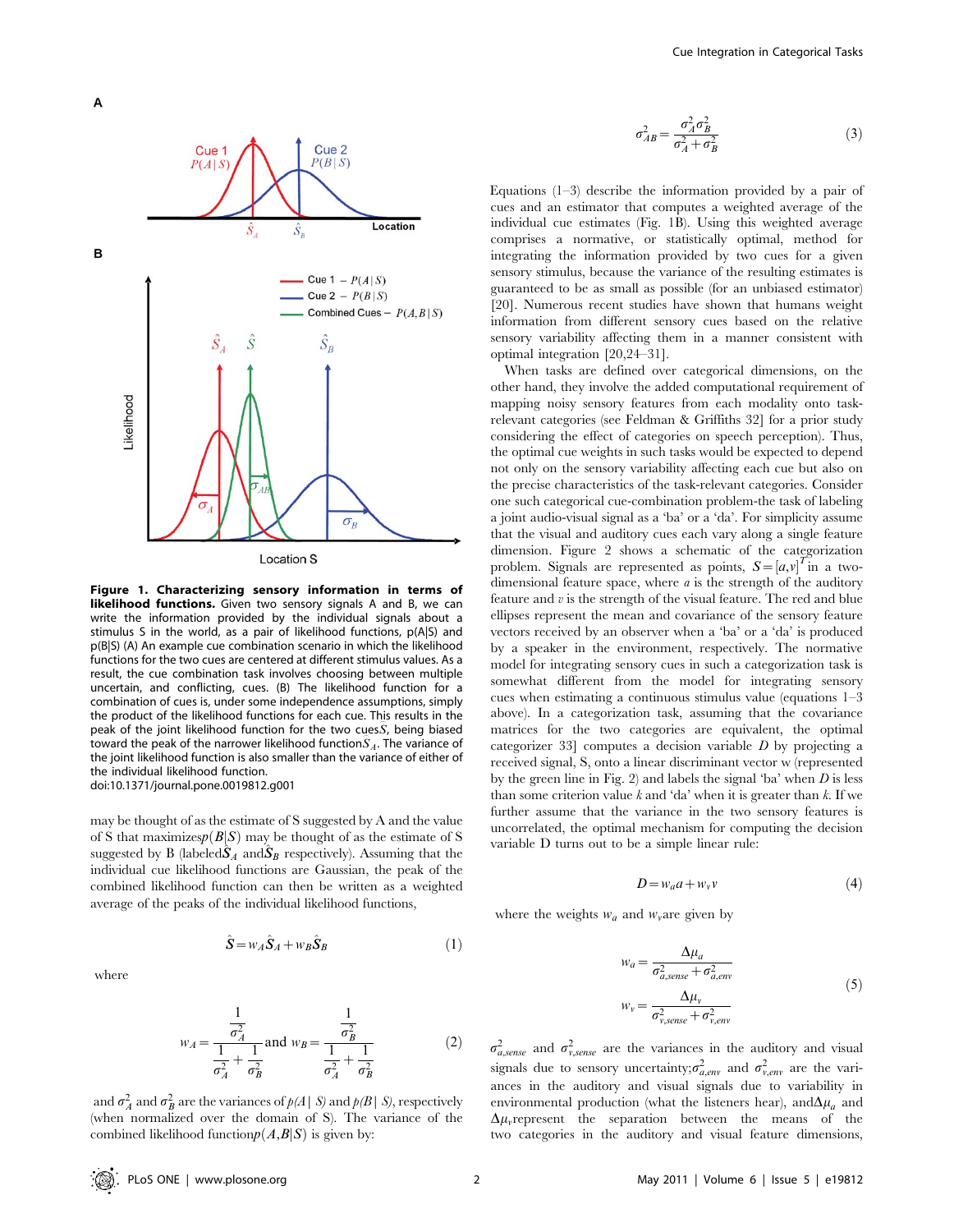respectively. Thus, in a categorization task, the weights used to compute the optimal decision variable depend not only on the sensory variance affecting the perception of each cue but also on the precise distributional properties (parameterized by the mean and variance in the Gaussian case) of the task-relevant categories.

In order to understand the factors that determine how humans integrate auditory and visual signals for phonemic labeling, one would like to estimate all of the above parameters and compare the ''optimal'' weights to the weights that subjects actually assign to the two cues. Performing such a comparison, however, is a difficult problem largely because of what would be required to estimate the environmental variance (i.e. the variance in the auditory and visual signals to which a listener/viewer is exposed from speech productions in their natural linguistic environment) associated with each phonemic category. Such an estimate would require either knowing the precise distribution of all the instances of the category that the individual was previously exposed to, or being able to estimate the individual's internal model of that distribution (see Discussion).

Here, we take an alternative approach to the problem. We measure the sensory uncertainty associated with auditory and visual cues in a phonemic labeling task and use the measurements to derive a provisional normative model for phoneme categorization that computes ideal weights for each cue based only on the sensory uncertainty affecting each cue (as described in equations 1–3). If humans categorize phonemes in a Bayes' optimal way, we should see two patterns in their behavior. First, the weight that they give to a sensory cue should decrease as the sensory uncertainty in that cue increases. This is easily testable: we can experimentally manipulate the sensory uncertainty in sensory cues by degrading the stimuli presented to participants in various ways



## **Audio Cue**

Figure 2. A categorical cue-combination problem. A schematic of the categorization problem where the task is to label an audio-visual speech signal as belonging to one of two phonemic categories-/ba/ or /da/. Assuming that the visual and auditory cues each vary along a single feature dimension, the x and y axes represent the strength of the sensory feature in the auditory and visual dimensions, respectively. Signals are represented as points in this two-dimensional feature space. The red and blue ellipses represent the mean and covariance of the sensory feature vectors received by an observer when a 'ba' or a 'da' is produced by a speaker in the environment, respectively. The green line represents the linear discriminant vector w that an optimal categorizer projects the received signal onto (see text). doi:10.1371/journal.pone.0019812.g002

(such as by adding noise or by blurring). Second, if in addition to sensory uncertainty, participants' cue integration behavior is also influenced by the environmental variability in the sensory signals associated with each phonemic category, the change in observed weights (the weights participants assign to each cue) as sensory uncertainty is manipulated should be ''flatter'' than is predicted by the provisional normative model that only takes sensory uncertainty into account. This is because degrading the sensory stimulus does not change the environmental variability associated with each phonemic category. Note that our approach is somewhat different from traditional studies of cue integration. Rather than testing whether or not humans are quantitatively optimal, we test whether they behave qualitatively in the manner predicted by a Bayes' optimal observer and, finding that they do, use the Bayesian framework as an analysis tool to characterize the factors that determine participants' performance.

In this article, we describe the results of an experiment in which we measured the weights that human participants assigned to auditory and visual cues when categorizing phonemes presented along a /ba/-/da/ continuum, in an audio-visual stimulus. To examine the effect of changes in sensory uncertainty on participants' cue weights, we varied the sensory uncertainty associated with the visual cue by blurring, to varying extents, the visual signal used in the experiment. We compared the weights that participants assigned to each modality (in each blur condition) to the weights predicted by a provisional normative model that only took into account the relative sensory uncertainty associated with each cue. Participants' data confirmed both of the predictions outlined above-participants gave less weight to the visual cue as visual blur increased, but not by as much as would be predicted by the provisional normative model. Our results reveal two important findings. First, humans are sensitive, on a trial-by-trial basis, to the sensory uncertainty associated with auditory and visual cues during phonemic categorization. Second, deviations from a provisional normative model that only takes sensory uncertainty into account are consistent with the hypothesis that humans have an internal model of within-phoneme environmental variability that they factor into their categorization.

## Methods

## Ethics Statement

All experimental protocols were approved by the Research Subjects Review Board (RSRB) at the University of Rochester. Informed written consent was obtained from all participants.

### Participants

Participants were 8 monolingual native American Englishspeaking students from the University of Rochester. Each participant had no known hearing problems, had normal or corrected to normal vision, and was naïve to the goals of the experiment. Participants were tested individually in a quiet room over a span of four sessions-one session per day. Each session lasted approximately one hour. Participants were given the opportunity to take breaks as necessary and were paid \$35 for the four sessions.

## Materials

Audio-only stimuli. We created a 10-step audio-only synthetic continuum between the phoneme /b/ in /ba/ and the phoneme /d/ in /da/, using the Klatt-works interface (available from Bob McMurray: bob-mcmurray@uiowa.edu) to the 1988 Klatt synthesizer [34]. We first recorded a naturally produced /ba/ and a naturally produced /da/ as spoken by a male native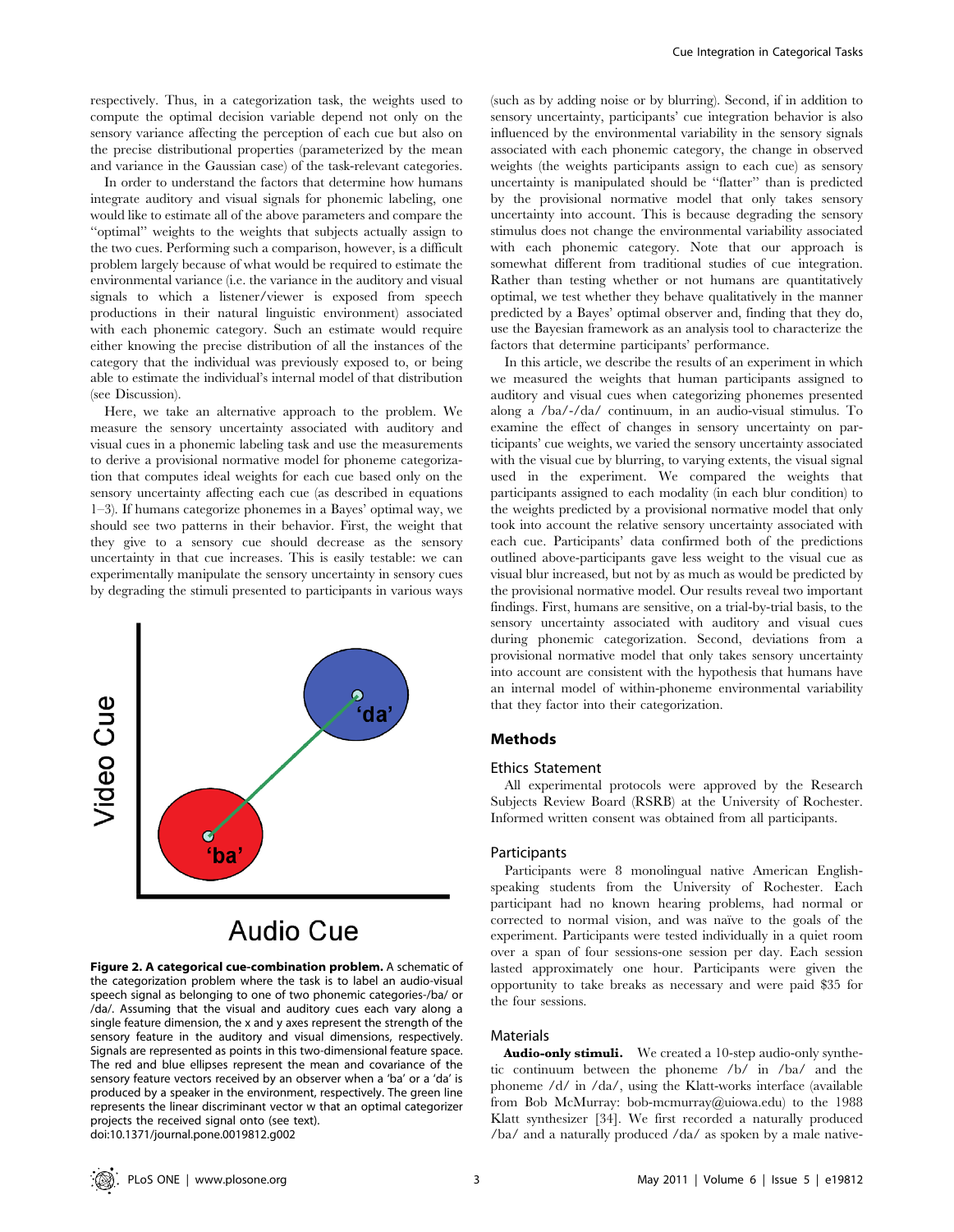speaker of American English. Endpoint stimuli were synthesized based on the parameters of these recorded syllables. All noncontrastive parameters such as pitch and syllable length were then normalized between the two endpoints. Finally, a continuum between the endpoints was created by systematically varying the onset frequency of the second formant (from 1000 to 1800 Hz) and the length of the third formant transition (from 50 ms to 100 ms) in 8 steps, which together with the two endpoints, provided a 10-step audio-only continuum. The duration of each audio-only stimulus was 367 ms (11 frames at 30 fps).

Video-only stimuli. We also created a 10-step video-only synthetic continuum between the phoneme /b/ in /ba/ and the phoneme /d/ in /da/. This process was carried out by Dominic Massaro and his colleagues at the University of California, Santa Cruz. Massaro and his colleagues first parameterized the manner in which the position of the visible facial features (such as the position of the lips, tongue, jaw and teeth) changed during the spoken production of the syllables /ba/ and /da/. These parameters were used to animate a synthetic face to create the endpoints of the video-only continuum (Fig. 3). The parameters for the intermediate stimulus positions were obtained by linearly interpolating, in eight steps, between the parameters for the two end-point stimuli. These parameters were then used to animate the synthetic face, thereby creating the complete 10-step videoonly continuum. Readers are referred to [35] for a complete description of the process by which the videos of the synthetic animated face were created. The duration of each video-only stimulus was 1.334 s (40 frames at 30 fps).

Audio-visual stimuli. We created 32 audio-visual stimuli by combining specific stimuli from the audio-only and video-only continua. For each audio-visual stimulus, we dubbed a chosen auditory stimulus onto a chosen video stimulus using the commercially available movie-editing software FinalCut Pro (documentation available online at http://documentation.apple. com/en/finalcutpro/). The duration of each audio-visual stimulus was 1.334 s (40 frames at 30 fps). The temporal alignment of the auditory and visual tracks was maintained using a dummy auditory track, included in each video file, which provided markers for the onset and completion of the auditory track. The dummy auditory track on each video file spanned 367 ms (11 frames at 30 fps) which is exactly the duration of the auditory stimuli used in this study (see above). The precise stimulus values in the auditory and visual continua that were combined to produce the 32 audio-visual stimuli are described in the results section.

Increasing visual uncertainty. We degraded the quality of the visual information presented to participants by adding progressively greater amounts of blur to the visual stimuli,



 $/bal$ 



/da/

Figure 3. Video-only stimuli created by animating a synthetic face. Frames at voicing onset from videos of the end-point stimuli (corresponding to /ba/ and /da/) from the video-only continuum. doi:10.1371/journal.pone.0019812.g003

thereby creating four sets of visual stimuli (from no blur to maximum blur) (Fig. 4). Specifically, we passed each video frame of each visual stimulus through a Gaussian kernel with a specified radius, which resulted in the stimulus becoming blurred. To produce progressively greater amounts of blur, we linearly increased the radius of the Gaussian kernel, which resulted in the visual stimuli becoming blurred to a greater extent. The blurring process was carried out using the Gaussian blur routine included as part of the FinalCut Pro movie-editing software (see online documentation for a description of the Gaussian blur routine).

#### Procedure

Participants were seated at a comfortable viewing distance from a touch-sensitive display (elo TouchSystems) that consisted of a stimulus area and two buttons-one labeled /ba/ and the other labeled /da/-and wore headphones (Sennheiser HD590). During each experimental trial, they were presented with either unimodal (audio-only or video-only) or bimodal (audio-visual) stimuli and were required to indicate whether the presented stimulus was perceived more as the phoneme /b/ in /ba/ or the phoneme /d/ in /da/, by touching the appropriately labeled button on the screen. During each session, experimental trials were divided into two blocks, where each block involved presentation of either unimodal or bimodal stimuli, with the order of stimulus block counter-balanced across sessions and participants. Each stimulus condition was repeated 26 times during the course of the experiment and, within each trial block, the specific stimulus being presented was randomly varied-within a continuum, across the two modalities and across blur levels. Each participant performed a total of 4628 trials (1157 per session) over the course of the experiment. No feedback was provided at any point in the experiment.



Blur 0



Blur 1



Blur\_2



Blur\_3

Figure 4. Adding blur to the visual stimuli. Frames at voicing onset from the video-only stimulus corresponding to the /da/ endpoint, showing the effect of adding increasing amounts of blur to the visual signal.

doi:10.1371/journal.pone.0019812.g004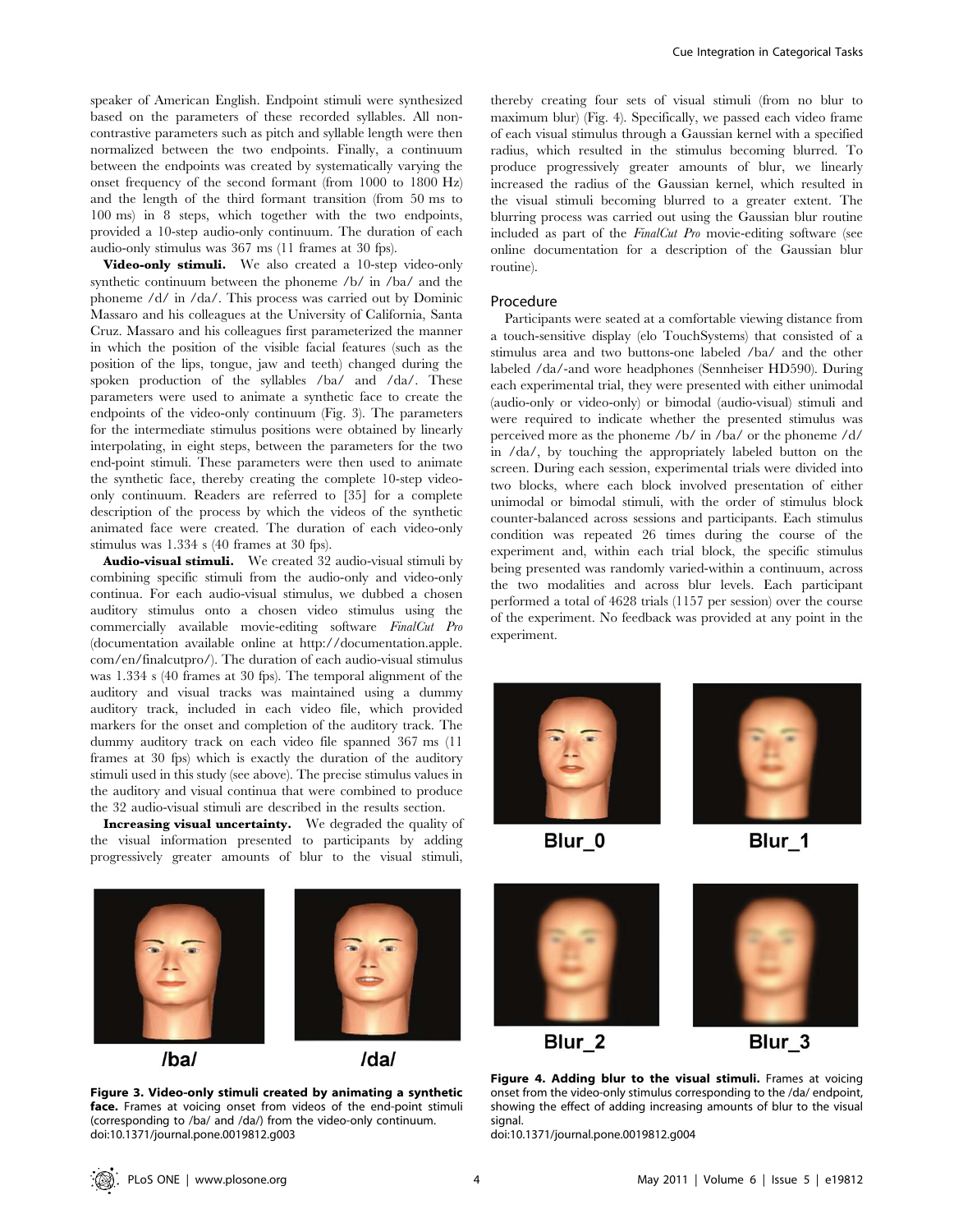## Results

We used a phonemic labeling task to quantitatively examine cue integration in a categorical task and to explore the extent to which human cue integration during categorical speech perception is described by the provisional normative model outlined in the introduction. To work out the predictions of the provisional normative model, we first estimated the sensory variances associated with the unimodal (audio-only and video-only) tasks, for each participant. A 10-step synthetic continuum between the phoneme /b/ in /ba/ and the phoneme /d/ in /da/ was created in both the auditory and visual domains (see Methods). Figure 3 shows the end-point stimuli (corresponding to /ba/ and /da/) in the visual domain, at the point of vocal articulation. Recall that the provisional normative model, as described in equations 1–3, predicts that for each participant in this task, the ideal weight assigned to the visual modality is a function of the sensory variability affecting visual estimates relative to the sensory variability affecting auditory estimates. By adding blur to the visual stimuli, we increased the uncertainty in the visual signal, thereby increasing the sensory variability affecting visual estimates while keeping constant the sensory variability affecting auditory estimates (Fig. 4; see Methods). Blur trials were presented randomly intermixed with blur-free trials. Psychometric curves representing each participant's unimodal labeling performance in each of the five conditions (one audio-only condition and four video-only conditions corresponding to the four levels of blur) on the 10-step continua, were well-fit by cumulative Gaussian distributions (Fig. 5; see text S1 for details of the fitting procedure). The parameters of the best fitting cumulative Gaussian for a given cue and blur condition provided the point of subject equality (PSE) and variance (slope) associated with the underlying distribution of the information provided by that cue, in that blur condition. Using the estimates for the sensory variance affecting performance in the unimodal task, we predicted the weights (via equations  $1-2$ ) that an observer, whose behavior was well-described by the provisional normative model, would assign to each modality when presented with audio-visual information simultaneously, including cue conflicts.

We then estimated the weights participants actually assigned to each modality during cue-combination by testing their phonemic labeling performance when presented with bimodal (audio-visual) information. 32 bimodal stimuli were created by combining stimuli from the unimodal auditory continuum with stimuli from the unimodal visual continuum (Fig. 6). Of the 32, 10 were noconflict stimuli where the audio and video information corresponded to the same position along the unimodal 10-step continua (highlighted in green in Fig. 6; videos S1 and S2 show the cueconsistent /ba/ and /da/ bimodal stimuli), and 22 were small cueconflict stimuli where the audio and video information was slightly offset from one another (highlighted in black in Fig. 6). To ensure that participants were not aware of these conflicts, we kept them to fewer than 3 steps  $(+/-3$  steps) on the 10-step scale (see Discussion). We again included four different bimodal conditions, which differed in the amount of blur added to the visual stimulus (videos S3 and S4 show the cue-consistent /ba/ and /da/ bimodal stimuli, with visual blur added). The blur levels used here were the same as those used in the four unimodal conditions, and the inclusion of these bimodal conditions allowed us to compute the weight assigned to each modality in the presence of the different levels of added visual blur. Blur trials were again presented randomly intermixed with blur-free trials. Psychometric functions for each participant were fitted as in the unimodal conditions. The weights assigned by each participant to each modality were also

simultaneously computed from the bimodal labeling data. Finally, we compared the weights that participants actually assigned to each modality during the bimodal task, to the weights predicted by the provisional normative model, to test the extent to which the provisional normative model describes human cue integration during phonemic labeling.

## To what extent does a normative model of cue integration, based solely on sensory variability, account for participants' cue weights during phonemic labeling?

Across the 8 participants in our experiment, the provisional normative model provided an excellent qualitative description of human cue integration performance across blur levels—each cue was weighted as a function of its sensory reliability (Fig. 7). The data allowed us to make two major observations. First, in the absence of any added blur in the visual signal, the provisional normative model predicted a higher weight to the visual modality than to the auditory modality, reflecting the fact that during unimodal performance the sensory variability affecting auditory estimates was higher than the sensory variability affecting visual estimates, in our task. In line with this prediction, during cue combination, the weights assigned by participants to the visual modality were higher than the weights assigned to the auditory modality. Second, as blur was added to the visual modality, the provisional normative model predicted a decreasing weight to the visual modality (and an increasing weight to the auditory modality), reflecting the fact that the sensory variability affecting visual estimates during unimodal performance increased with an increase in added blur. In line with this prediction, during cue combination, the weights assigned by participants to the visual modality decreased significantly with increasing added blur. A repeated measures analysis of variance over the observed weights found that the weights assigned by the participants to the visual modality were significantly different across blur level  $[F(3,21) = 25.138, p<.0001]$ . Since the blur level varied randomly between stimulus presentations (i.e., blur levels were not blocked), the data suggest that participants were able to dynamically track the reliability of each modality, on a trial-by-trial basis.

## Exploring the quantitative divergence between observed and predicted weights

Although the provisional normative model provided a good qualitative description of audio-visual cue integration during phonemic labeling, it is clear from the data that the model did not provide a good quantitative description of cue integration behavior in this task-observed and predicted weights were significantly different from each other (Fig. 7). A 2-way repeated measures analysis of variance with weight type (predicted vs. observed weights) and blur level as the factors found significant main effects of weight type  $[F(1,7) = 18.232, p = 0.004]$  and blur level  $[F(3,21) = 45.507, p<.0001]$ , as well as a significant interaction  $[F(3,21) = 17.138, p<.0001]$ .

It is important to note that our analysis of the provisional normative model for cue integration during phonemic labeling made a critical assumption. We computed the weight that should be assigned to each cue during the cue-combination task by using estimates of sensory variability derived from performance on single-cue (or unimodal) trials. In doing so, we assumed that the variability affecting a cue's estimates during single-cue performance was the same as the variability affecting that cue's estimates during cue-combination performance. This is an assumption that has been made by most previous studies of cue integration [20,24,25,27,28,30,31].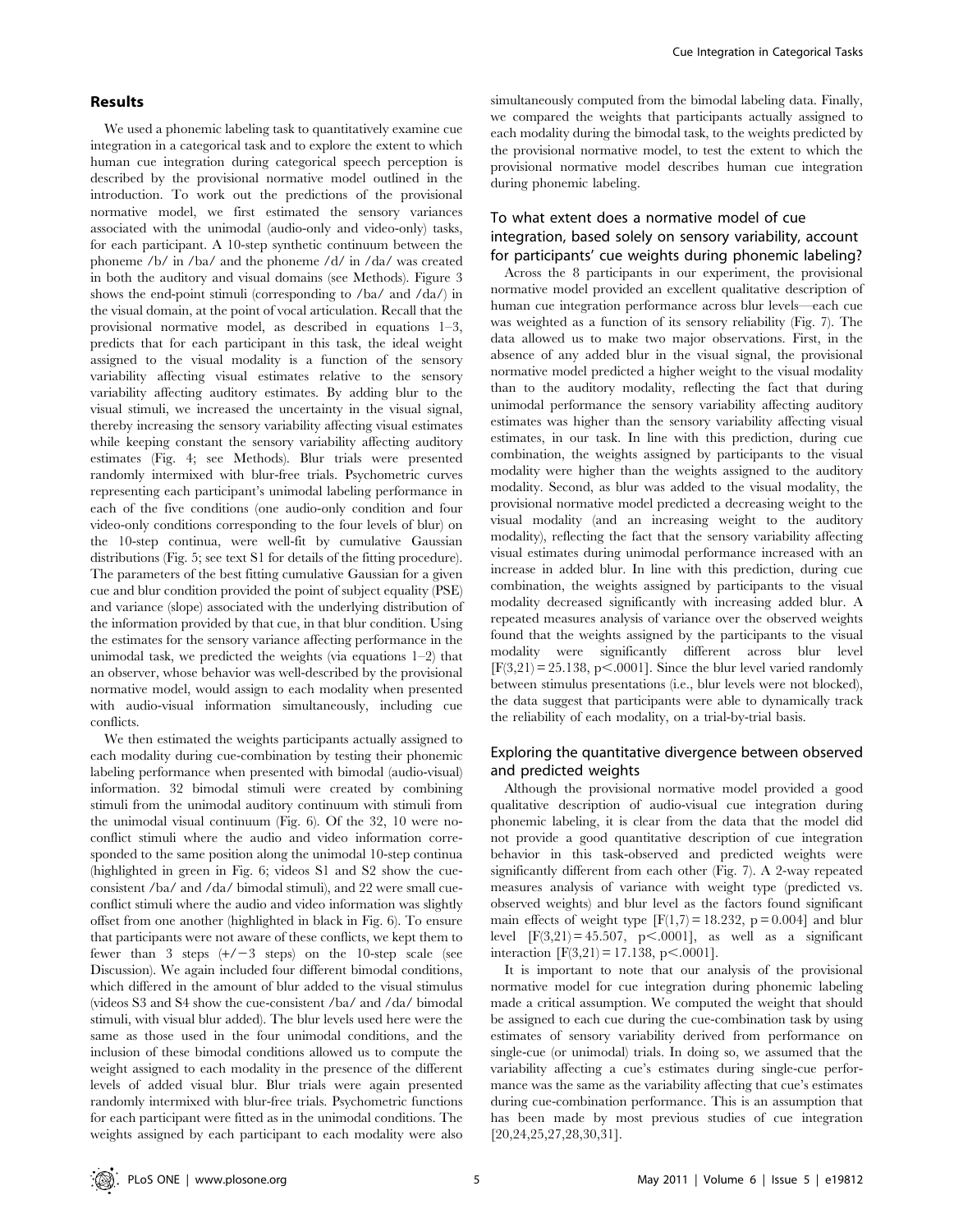

Figure 5. Cumulative Gaussian fits of unimodal performance, for participant 'blh', computed using a Maximum Likelihood **procedure.** The x-axis represents the unimodal stimulus continuum between the phonemes /b/ in /ba/ and /d/ in /da/. The y-axis represents the proportion of trials, for each stimulus condition, that the participant reported perceiving a /da/. The fitted functions did not need to span the entire range between 0.0 and 1.0 because we took stimulus-independent lapses into account in computing the fits. (A–E) Psychometric curves representing the participant's unimodal labeling performance were well-fit by cumulative Gaussian distributions (see text S1 for details of the fitting procedure). Panels A–D show the raw unimodal data and the corresponding fits for the four video-only conditions. Panel E shows the data and the fit for the audio-only condition. (F) Comparing the slopes of the cumulative Gaussian fits across the unimodal conditions. The point of subjective equality has been equalized in order to better illustrate the relative slopes of the psychometric functions. In the absence of any added blur in the visual signal, the slope of the video-only psychometric function (solid red line) is much steeper than that of the audio-only psychometric function (dashed blue line). However, as a greater amount of blur is added to the visual signal (green, magenta and black solid lines), the slope of the video-only psychometric function becomes shallower till at the highest blur level, the slope of the video-only psychometric function is almost the same as the slope of audioonly psychometric function.

doi:10.1371/journal.pone.0019812.g005

However, the assumption that the same variability affects each cue's estimates during both single-cue and cue-combination performance could be violated if the perceptual judgments being carried out by the participant were different during the single-cue versus the cue-combination task. For example, the unimodal phonemic labeling task could be carried out by focusing on a subset of the underlying features in each modality. Given that the task required labeling stimuli as either /ba/ or /da/, it was possible for an observer to carry out the video-only task by just estimating the relative position of the two lips at the initial point of articulation and then mapping ''closed'' to /ba/ and ''open'' to / da/. Similarly, it was possible for an observer to carry out the audio-only task by just estimating the onset frequency of the second formant (F2) because that cue provided the acoustic basis for carrying out the /ba/-/da/ labeling task in our experiment.

However, whether or not participants were able to perform the phonemic task by focusing only on a sub-phonemic feature depended on their ability to extract the relevant featural information (lip position or F2) from the signal available in each modality.

Prior evidence suggests that human observers, when presented with visual speech information and asked to make categorical judgments, are able to decompose the visual signal into its constituent features (such as lip position) and are able to use this underlying feature in isolation in carrying out perceptual tasks. On the other hand, when presented with auditory speech information and asked to make categorical judgments, human observers are unable to decompose the auditory signal into its constituent features (such as the onset frequency of individual formants) and are thus unable to use the underlying feature information in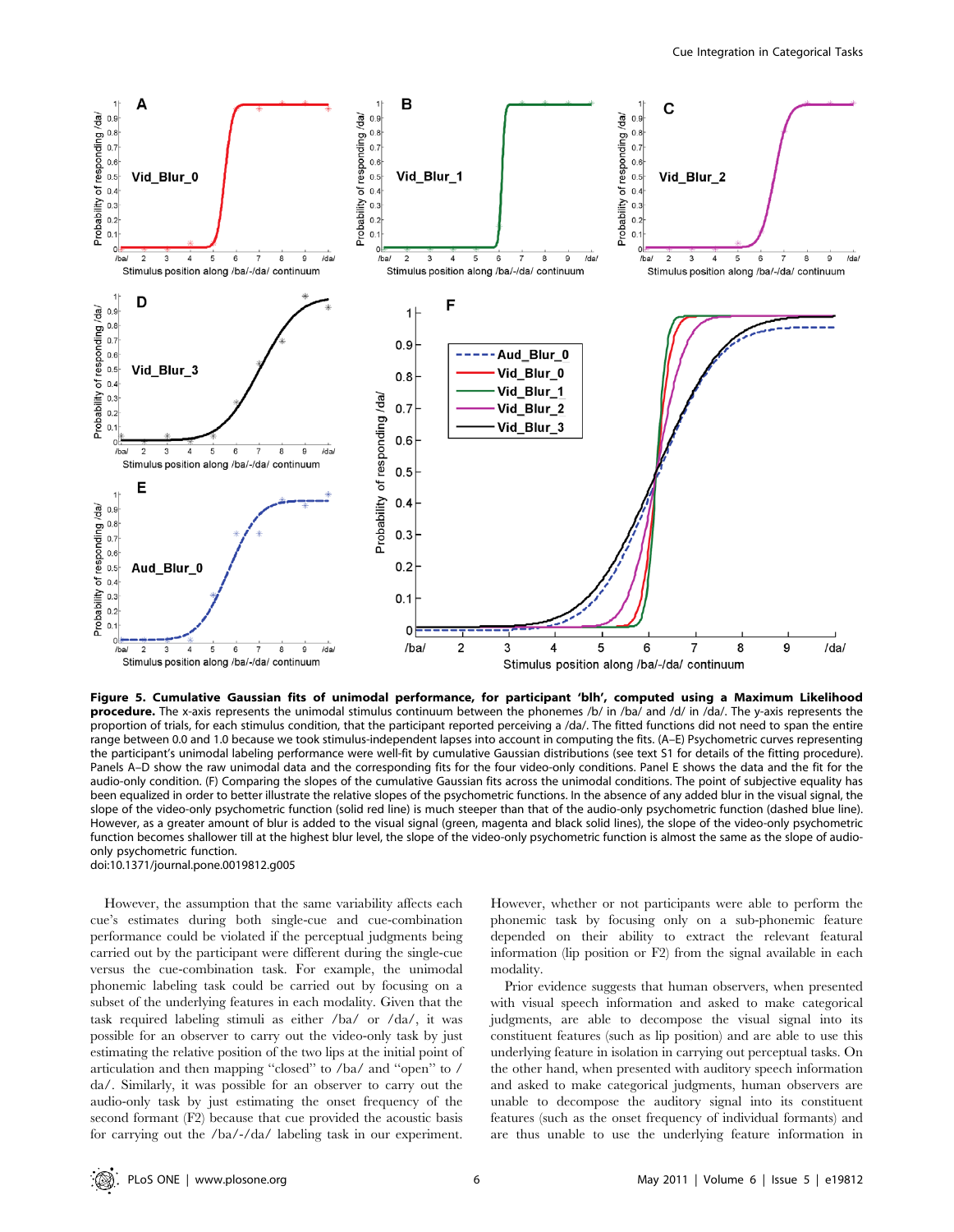

Figure 6. Bimodal stimuli. This figure shows the specific stimulus values from the audio-only and video-only stimulus continua that were combined to form the bimodal stimuli. Each filled square represents one of the bimodal stimuli. The stimuli highlighted in green represent the subset of bimodal stimuli that included no conflict between the two modalities. The rest of the filled squares represent bimodal stimuli that included small conflicts. doi:10.1371/journal.pone.0019812.g006

isolation [36]. Prior evidence therefore suggests that in our experiment, participants would not have the ability to extract F2 information from the auditory signal, but would have the ability to extract lip position information from the visual signal. As a result, it is possible that participants in our experiment carried out the perceptual judgment of lip-position estimation (as opposed to phonemic labeling) during the video-only task, whereas they could

only have carried out the perceptual judgment of phonemic

labeling during the audio-only task. During cue-combination, since the audio-visual speech information is presented in an integrated fashion, it is unclear whether participants retained access to each cue's underlying features. If they did, then it's possible they used the same strategy in combining each modality as they did during the single-cue taskslip position estimation based on the visual component of the audiovisual signal and phonemic labeling based on the auditory component of the audio-visual signal. In this case, the same perceptual judgment would be carried out, in each modality, during the performance of both single-cue and cue-combination tasks and we expect the manner in which we tested the provisional normative model to be valid. On the other hand, if during the cuecombination task, participants were unable to use the individual sub-phonemic features, but instead carried out the perceptual judgment of phonemic labeling based on the entire audio-visual signal, then it is possible that different perceptual judgments were carried out in the visual modality during the single-cue versus the cue-combination task-lip position estimation during unimodal performance and phonemic labeling during bimodal performance. In such a scenario, the variability affecting visual information during the cue-combination task is not well estimated by the variability affecting visual information during the video-only task, and a key assumption made in testing the provisional normative model is violated. Thus, the quantitative divergence between the



Figure 7. A comparison of predicted and observed weights, during audio-visual phonemic labeling. The y-axis represents weight assigned to the visual modality (or 1-weight assigned to the auditory modality). The x-axis represents the four blur levels—from no blur (Blur\_0) to maximum blur (Blur\_3). The blue bar, in each blur condition, represents the mean weight, across the 8 participants, that should be assigned to the visual modality if participants' behavior is well-described by the provisional normative model. The predicted weights were computed using estimates of the sensory variability affecting unimodal performance. The red bar, in each blur condition, represents the mean weight, across the 8 participants, that was actually assigned to the visual modality during the bimodal task. The error bars represent 95% confidence intervals for the respective means. doi:10.1371/journal.pone.0019812.g007

weights predicted by the provisional normative model and the weights observed from the participants (Fig. 7) need not necessarily be due to a failure of the model. Rather, it could simply be due to the fact that we used the wrong estimate of visual cue reliability in computing the predicted weights.

## Estimating variance affecting visual estimates during the cue-combination task

The discussion in the previous section leads us to the conclusion that, in our task, it is possible that participants were carrying out different perceptual judgments when presented with visual information during the unimodal versus the bimodal task. As such, in order to properly test the extent to which the provisional normative model provides a description of cue integration during phonemic labeling, we need to estimate the sensory variance affecting the information provided by the visual cue during the actual cue-combination task-during bimodal performance. To do this, we exploit the fact that for a given participant, the variance affecting bimodal judgments,  $\sigma_{AY}^2$ , is related to the variance associated with the individual cues,  $\sigma_A^2$  and  $\sigma_V^2$ . This relationship can be written as follows:

$$
\sigma_{AV}^2 = w_A^2 \sigma_A^2 + w_V^2 \sigma_V^2 \tag{6}
$$

where  $w_A$  and  $w_V$  represent the weights assigned by the participant to the auditory and visual cues respectively. Equation 6 represents the relationship between bimodal variances and unimodal variances for any linear integration system, regardless of whether the cue weights are optimal. It therefore provides a means for estimating one cue's variance given reliable estimates of the other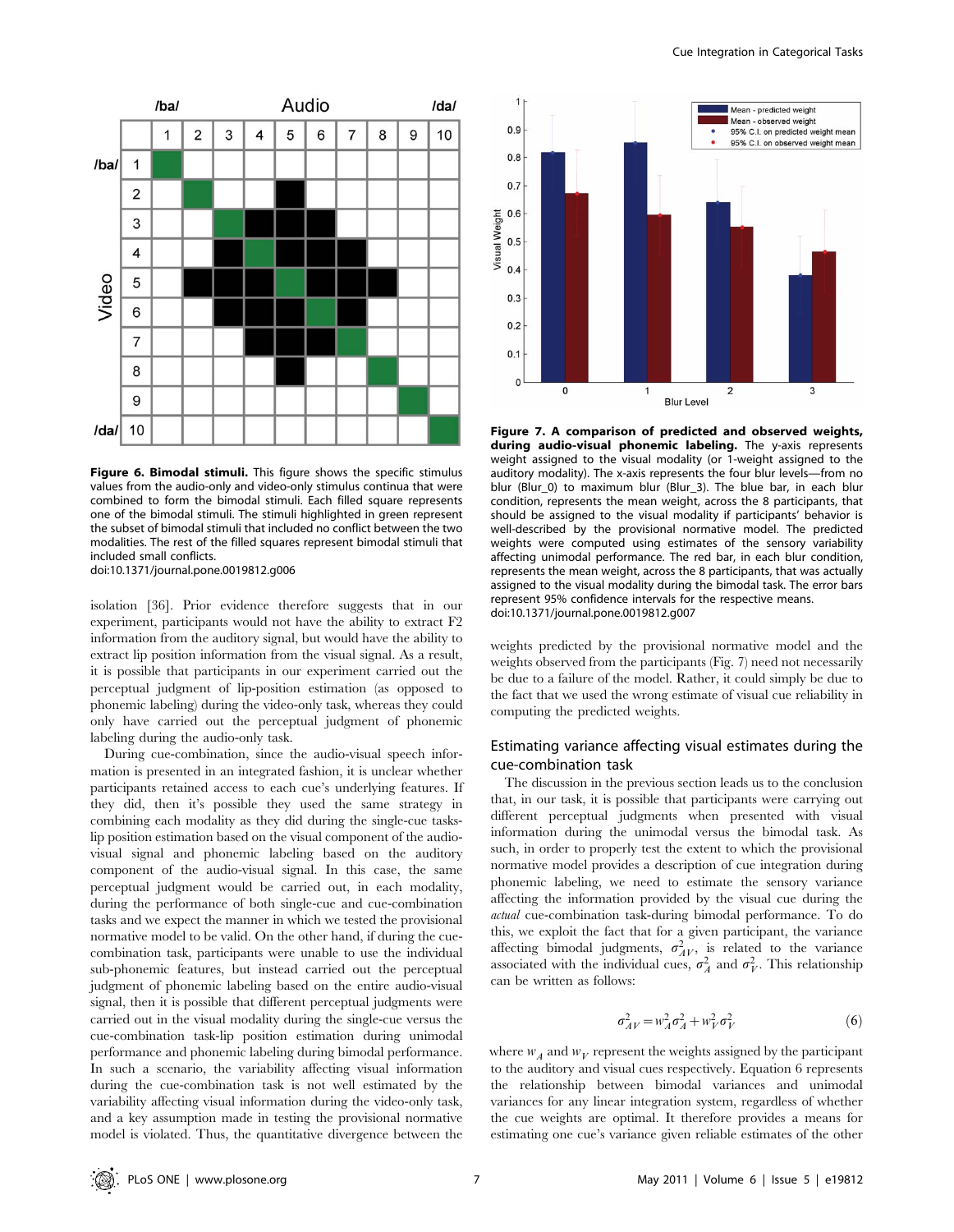cue's variance and the bimodal variance without making any assumption of optimality. Using equation (6), we estimated the variance associated with the visual cue during bimodal phoneme categorization from the variance estimated from the cue-consistent bimodal stimuli, the weights estimated from the cue conflict bimodal stimuli, and the auditory cue variance estimated from the unimodal auditory stimuli. We compared this estimate of visual cue variance with the estimate derived from unimodal visual conditions to test the assumption, for each participant, that the sensory variance affecting visual information is the same during both unimodal and bimodal performance.

It is important to note that by using the auditory cue variance estimated from the unimodal auditory stimuli, we are assuming that the variance of the auditory estimates is the same during both unimodal and bimodal performance. As we have noted earlier, prior research [36] suggests that when presented with auditory speech information and asked to make categorical judgments, human observers are unable to decompose the auditory signal into its constituent features, thereby strongly suggesting that they are likely carrying out the same perceptual judgment of phonemic labeling during both unimodal auditory and bimodal performance. As such, if the perceptual judgment being carried out is the same during both unimodal auditory and bimodal performance, it is reasonable to assume that the sensory variance affecting auditory estimates is also the same.

Figure 8 shows the estimates of visual cue variance derived from the unimodal and bimodal conditions, for each of the 8 participants. It is immediately apparent from this figure that for participants 3 and 8, the variance affecting visual estimates during the cue-combination task was markedly higher than the variance affecting visual estimates during the single-cue task. The reason for this dramatic difference between the two estimates of variance is unclear. Regardless of the reason, however, it is important to note that our analysis allows us to objectively examine individual participants' behavior in each component of the experiment and to tag as outliers those who grossly failed to conform to the parameters of the experiment. As a result of the above analyses, and to ensure that subsequent analyses were not unduly biased by the behavior of these outlier subjects, we excluded their data from all subsequent analyses, reducing our sample size to 6.

For the rest of our participants, it is clear that although the variance affecting visual estimates during the bimodal task is close to the variance affecting visual estimates during the unimodal task, there are nonetheless quantitative differences between the two for most of the subjects. As such, by using the variability affecting performance during the video-only task during the application of the provisional normative model, we were using the wrong source of visual variability in determining each cue's predicted weight. Thus, to properly test whether audio-visual cue integration during the phonemic labeling task is well-described by the provisional normative model, we computed predicted weights (via equations 1–2) using the variance actually affecting the information provided by each cue during the cue-combination task, as estimated according to the above analysis.

## Comparing participants' cue weights to the weights predicted by the provisional normative model

Figure 9 shows a comparison between the observed weights and the predicted weights, from the provisional normative model, derived by eliminating the data from the two outlier participants and by using the correct estimates of visual sensory uncertainty (i.e. the estimates of visual sensory uncertainty affecting multi-cue performance). Importantly, a 2-way repeated measures analysis of variance on the difference between the predicted weights,



Figure 8. Variance affecting visual information during unimodal versus bimodal performance, for each participant. The yaxis represents the variance affecting visual information during task performance. The x-axis represents the 8 participants in our study. The blue bar, for each participant, represents the mean variance, across blur levels, affecting visual information during unimodal performance. The red bar, for each participant, represents the mean variance, across blur levels, affecting visual information during bimodal performance. doi:10.1371/journal.pone.0019812.g008

computed using the two prediction methods, and the observed weights confirmed that the predictive power of the provisional normative model was significantly improved by using the correct estimate of visual sensory uncertainty and by eliminating the outlier data  $[F(1,5) = 11.133, p = 0.021]$ .

Across the 6 participants whose variance estimates were not grossly different between the visual-only and bimodal conditions, we found that the provisional normative model-using the correct estimate of visual sensory variability-provided a surprisingly good qualitative and quantitative prediction of participants' cue weights (Fig. 9). Specifically, in line with the predictions of the provisional normative model, we found that the weights assigned by participants to the visual modality decreased significantly with increasing blur  $[F(3,15) = 20.229, p < .0001]$ . A 2-way repeated measures analysis of variance using weight type (predicted vs. observed) as one factor and blur level as another showed no main effect between predicted and observed weights  $[F(1,5) = 0.324,$ p = 0.594]-i.e. when averaged across blur levels, predicted weights did not differ from observed weights. However, the analysis of variance revealed a significant interaction between the weight type (observed versus predicted weight) and blur-level  $[F(3,15) = 3.424,$ p = 0.045]. In particular, the effect of blur level on observed weights was smaller than predicted by the provisional normative model.

Overall, our results show that human observers integrate visual and auditory cues for phoneme categorization qualitatively like a Bayes-optimal observer would. The effective weight the observers give to the visual cue in our task decreases as the uncertainty in that cues increases, but that decrease is not as fast as it would be for an optimal observer who only used the relative uncertainty in the visual and auditory sensory cues to determine cue weights. Rather, this particular pattern is consistent with an observer that factors environmental variability in visual and auditory signals (as created by variability in category production within and across speakers) into its decision rule for categorizing phonemes.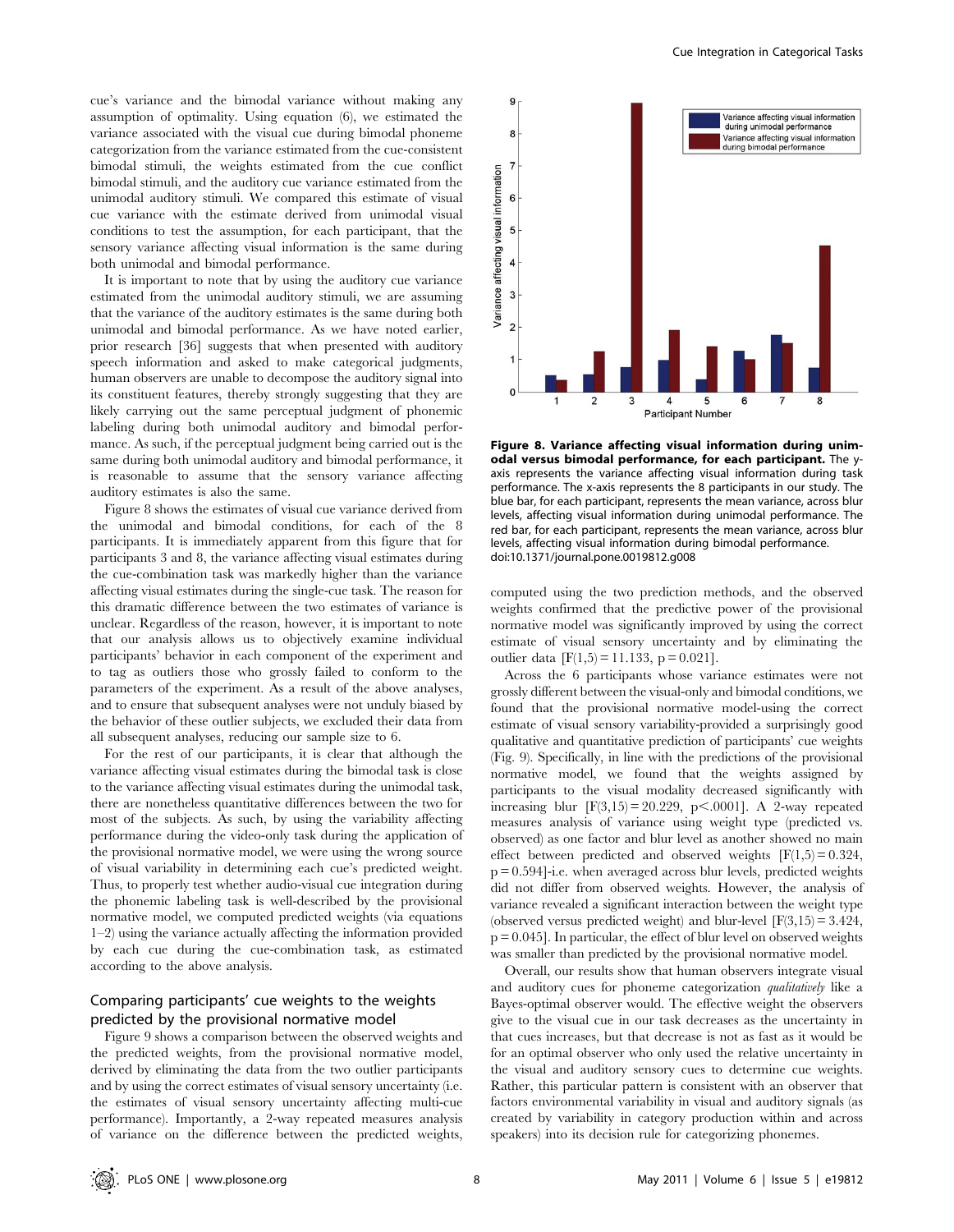

Figure 9. A comparison of predicted and observed weights, during audio-visual phonemic labeling. The y-axis represents the weight assigned to the visual modality (or 1-weight assigned to the auditory modality). The x-axis represents the four blur levels-from no blur (Blur\_0) to maximum blur (Blur\_3). The blue bar, in each blur condition, represents the mean weight, across 6 participants (excluding the two outliers from Fig. 8), that should be assigned to the visual modality if participants' behavior is well-described by the provisional normative model. This figure differs from Fig. 7 in that it shows the predicted weights, from the provisional normative model, derived by eliminating the data from the two outlier participants and by using the correct estimate of visual sensory uncertainty for each participant (see text). The red bar, in each blur condition, represents the mean weight, across the 6 participants, that was actually assigned to the visual modality during the bimodal task. The error bars represent the 95% confidence intervals for the respective means. doi:10.1371/journal.pone.0019812.g009

#### Discussion

In this paper, we explored the computational mechanisms that underlie human cue integration during categorical tasks through a quantitative analysis of audio-visual integration during phonemic labeling. Tasks in speech perception, such as phonemic labeling, are particularly interesting because they involve decisions that must be made over categorical perceptual dimensions. As we have described in the introduction, performance in such tasks should be influenced both by the sensory variability affecting each cue and by the environmental (production) variability implicit in each taskrelevant category. Our data show that sensory uncertainty does indeed play a significant role in determining the relative influence of visual and auditory cues in phoneme categorization. If it were the case that the environmental variability in the two signals was the more significant determinant of performance (e.g., if the environmental variability was significantly higher than the sensory uncertainty), we would not have seen the large effect of visual blur, on the weights assigned by participants to the visual modality, that we observed in the data (see Fig. 9).

The weaker effect of blur on participants' cue weights than is predicted by the provisional normative model, which only considers our psychophysical measures of sensory uncertainty in computing the ideal weights, is what we would expect from an observer who also takes environmental variability into account (see equation 5). To illustrate the role that environmental variability might be playing in participants' cue integration behavior in our task, we fit a Bayes' optimal categorization model, that includes

free parameters for environmental variance, to our participants' data (i.e. inserting our estimates of sensory variance into equation 5, we found the values for environmental variance that minimized the mean squared difference between the model weights and participants' measured weights across the four visual blur conditions). Assuming that the covariance matrices for the two categories are equivalent (a necessary assumption for the optimality of a linear categorizer-see Introduction), we find that setting the auditory environmental variance to be 18% larger than the auditory sensory variance and setting the visual environmental variance to be 42% of the level of auditory environmental variance (twice the level of the visual sensory variance in the unblurred stimulus condition) gives the best fit between the model and participants' data. This result should be interpreted with caution, as it reflects post-hoc fitting of a two-parameter model to four data points. With the caveat that the model would not be able to fit visual cue weights that change faster as a function of blur than is predicted by the provisional (sensory uncertainty only) normative model, it is not terribly surprising that we can find environmental variance values that provide a good fit to the human data. Nevertheless it provides at least speculative information that will be useful to future investigations that focus on the role played by environmental signal variance in audio-visual integration for phoneme categorization.

Several important contributions have been made by our findings. First, in contrast to most previous studies of human cue integration, which have only considered tasks defined over continuous perceptual dimensions (but see [37]), we have computationally and experimentally probed cue integration in a categorical task. This is an important extension of previous work because many real-world perceptual tasks involve judgments over categorical dimensions, and very little work to date has explored cue integration in such tasks. In the context of audio-visual cue integration during phonemic labeling, we specifically explored the extent to which the weights assigned by human participants to each cue depended on the relative sensory variability affecting that cue. We found that when the sensory variability affecting one of the cues was randomly varied, participants' cue weights varied in a manner qualitatively consistent with what would be predicted by an optimal categorizer. We specifically found that participants' cue weights were very similar to the weights predicted by a provisional normative model that computed ideal weights based only on the relative sensory uncertainty affecting each cue; however, they differed in an important way-they changed more slowly as a function of sensory uncertainty than would be predicted by the ''sensory uncertainty only'' provisional normative model. Thus, while subjects take into account relative sensory uncertainty when integrating visual and auditory cues for phoneme categorization, they are less influenced by changes in sensory uncertainty than would be expected in a world with little or no environmental variability in the signals associated with phonemic categories. This is consistent with a model in which subjects also take into account within-category environmental variability when combining cues.

Second, the techniques developed in this study allowed us to empirically explore the validity of an assumption made by most previous studies of cue integration-that the variability affecting the information provided by a cue is the same during both single-cue and cue-combination performance. This assumption allowed previous studies to use the variability affecting the information provided by each cue during a single-cue task to predict ideal cue weights during the cue-combination task. We have argued that this assumption need not be valid in all cue-combination tasks and making such an assumption is particularly problematic when considering categorical tasks, such as those in speech perception.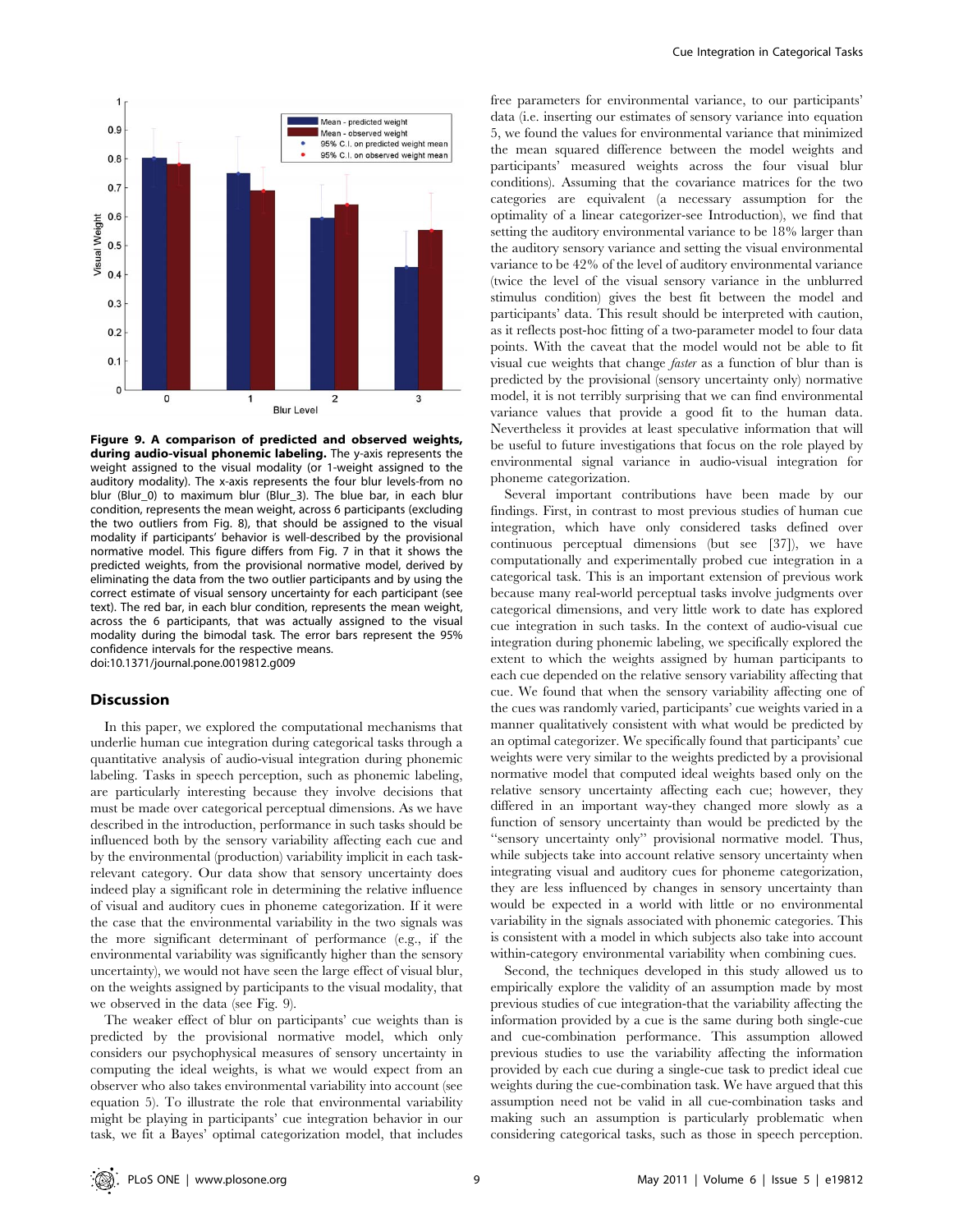In the context of audio-visual cue integration during phonemic labeling, we tested the validity of this assumption by independently estimating the variability affecting information provided by the visual cue during single-cue (video-only) versus cue-combination (audio-visual) task performance. Our results show that for all of our subjects the variance affecting visual information during single-cue performance was different from the variance affecting visual information during the cue-combination performance. This result provides empirical evidence that the assumption of constant variability between the single-cue and cue-combination tasks was not valid in our task. However, since our analysis implicitly provided an estimate of the variance affecting the information provided by each cue during the actual cue-combination task during bimodal performance-we were able to properly derive the provisional normative model which thereby allowed us to quantitatively assess the role played by sensory uncertainty in participants' cue integration strategies.

Finally, we took several steps to ensure that our experimental findings are unbiased and can be generalized to other human observers. For instance, all of our experimental results were obtained by testing observers who were naïve to the purposes and motivations of the experiment. This forced us to develop analyses to empirically identify outliers and to discriminate stimulusdependent data from stimulus-independent noise. For example, in pilot experiments we found that naïve participants had a significant stimulus-independent guessing or lapse rate, which resulted in their psychometric functions not spanning the entire range from 0.0 to 1.0. To model such stimulus-independent errors (lapses), which are known to bias the process by which participants' psychometric functions are parameterized, if not accounted for [38], we fit a modified cumulative Gaussian psychometric function to each participant's data in which the probability of selecting one of the phonemes was assumed to be a mixture of an underlying Gaussian discrimination process and a random guessing process. We also used the results of our variance estimates for each participant during the single-cue versus the cuecombination tasks to evaluate the fidelity with which participants' data conformed to the parameters of the experiment. As described earlier, this analysis allowed us to objectively examine individual participants' behavior in each component of the experiment and to tag as outliers those who grossly failed to conform to the parameters of the experiment. Finally, our experimental design generated more data per stimulus condition and participant (26 data points per stimulus condition and 4628 data points per participant) than most prior studies of speech perception. As a result, we had sufficient statistical power to make reliable inferences about individual participant performance—we fit each participant's psychometric functions separately and computed both predicted and observed weights for each participant in isolation, thereby ensuring that each participant's psychometric functions and weight estimation were unbiased by other participants' performance. This in turn allowed us to both quantitatively account for individual differences in task performance and to definitively establish our conclusions based on a relatively small sample size.

All of these foregoing steps provide a substantial advance over previous treatments of auditory-visual integration, both in terms of our experimental design and in terms of our modeling of these results. Massaro and his colleagues [5,6] have previously considered the task of phonemic categorization and have developed a model (FLMP) to describe the manner in which human participants carry out this task. However, while the FLMP captures much of the spirit of our model, our approach goes further in attempting to account for why listeners use the weights

they do. By varying the amount of sensory variability affecting the visual modality, and then comparing participants' cue weights to the ideal weights predicted from sensory uncertainty alone, we were able to show that participants' cue integration behavior is qualitatively similar to a Bayes-optimal observer that computes cue weights based on both the sensory uncertainty and the environmental variability. Equally important, we only presented participants with small discrepancies between auditory and visual information (see Fig. 6), thereby avoiding the conscious awareness of qualitative mismatches between the speech signal and the visual gesture (often referred to as ''fusion'' in the context of the McGurk effect). A large body of prior work [39–41] has shown that when there are large cue conflicts in a cue integration task, participants would need to solve the ''cue source'' problem in addition to the cue integration problem. That is, multiple cues should only be integrated if they share a common source, and when cue conflicts are consciously apparent, participants would first need to infer whether the cues share a common source before integrating them. Experimentally, there is strong evidence that including such large cue conflicts creates non-linearities in participants' judgments about the combined stimuli, and triggers a process called ''robust integration'' [23,42,43]. Indeed, the classic ''McGurk effect'' [7] is a special case in that the cues are integrated even in the presence of very large conflicts. A model that can handle both small and large discrepancies is beyond the scope of the present report.

An important consideration in interpreting our results is that unlike traditional studies of cue integration, we did not test whether participants were quantitatively optimal in the manner in which they performed audio-visual integration during phonemic labeling. As outlined in the introduction, in order to quantitatively test ''optimality'', we would need to be able to estimate the distributional properties of the phonemic categories, such as the environmental (production) variability implicit in each category and the separation in feature space between the means of the two categories, in addition to the sensory variability of each cue (equations 4–5). In order to estimate the distributional properties of the phonemic categories, we would need to either know the precise distribution of all the instances of the category that the individual was previously exposed to, or be able to estimate the individual's internal model of that distribution.

One possibility for dealing with the category separation terms (the separation in feature space between the category means  $-2\mu_a$ ) and  $\Delta \mu$ <sub>v</sub>in eq. 5) would be to vary the auditory and visual signals along dimensions that are normed so that the mean separations between the auditory and visual signals are equal (thereby dropping these terms out of eq. 5). To the extent possible, we tried to do this in our study by synthesizing both the auditory and visual continua through a linear interpolation between naturally produced /ba/'s and /da/'s from native American English speakers (see Methods), and by ensuring that the points of subjective equality (PSEs) in the two continua were approximately matched. The approximately equivalent PSEs ensure that one modality was not shifted relative to the other, but we cannot be certain that the separation is precisely the same in both modalities.

It is important to note, however, that none of our conclusions depend on the separation between the category means being equivalent in the two modalities. The scale along which we measure the ''/ba/-/da/ness'' of a stimulus is arbitrary and is uniquely determined by the stimuli we use to define the two end points of the /ba/-/da/ continuum in each modality. Thus, the units of any measurement we make along this continuum, such as the variance of unimodal phonemic labeling performance, are relative to the scale between the two ends of the continuum. This holds true even for the estimates of the cue—weightsthe absolute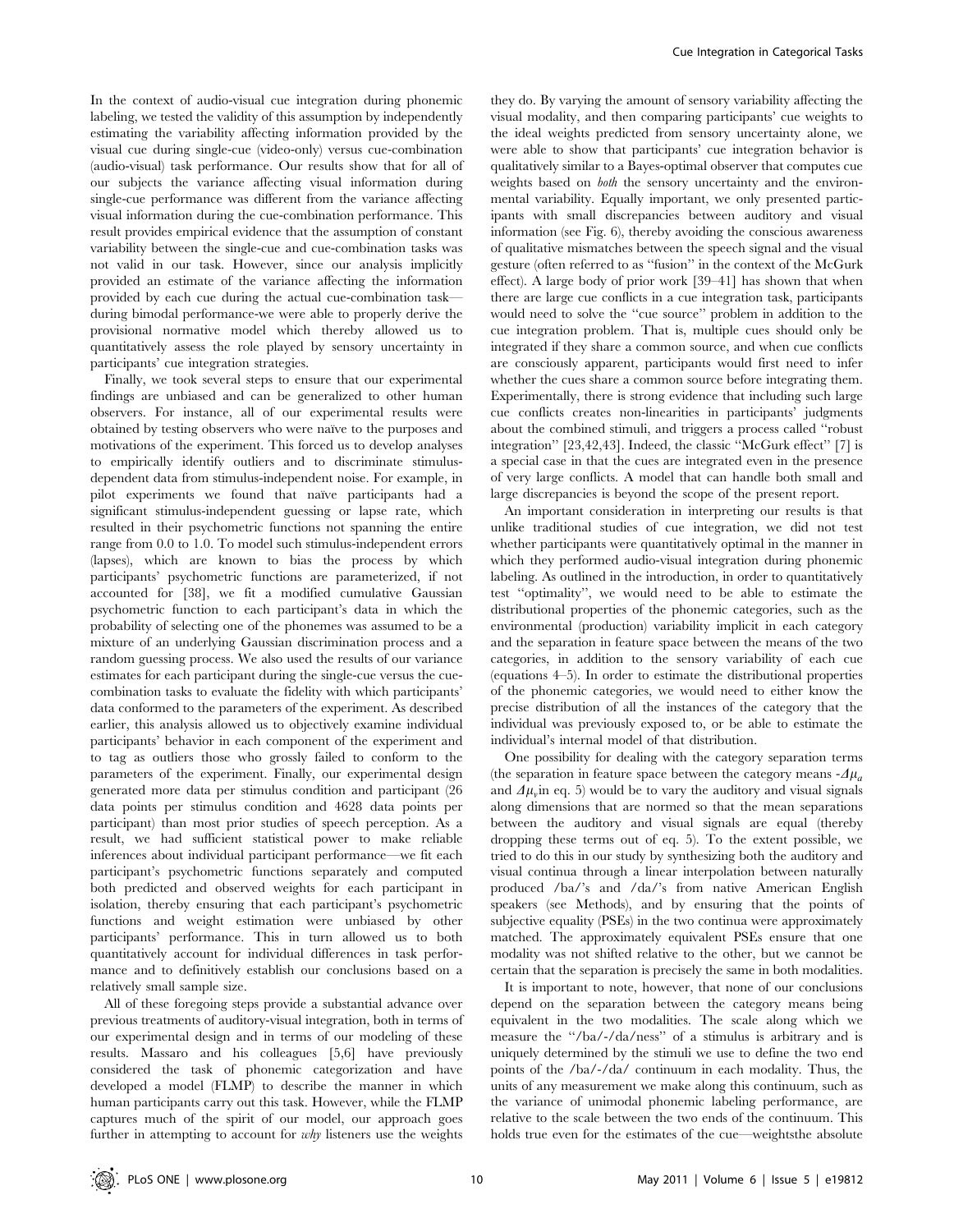estimates of these weights are determined by the scale of the continuum in each modality, regardless of the values used as the end points of the continuum-thereby allowing us to make meaningful comparisons between the sensory variance and the weights. What follows from this analysis then, is that even if the separation between the means of the two categories is different between the two modalities, as long as we use the same scale for a given modality during both the unimodal and bimodal tasks, we are guaranteed that the relative estimates of the weights will be unaffected (in particular, the comparison between the predicted weights from the provisional normative model and the weights measured from participants' actual performance). Thus, the change in weights as a function of blur and the change in weights not accounted for by blur, which are the focus of our interest, are entirely interpretable, given the manner in which we constructed our stimuli. Of course, as in all other experiments of this type, it is true that the absolute weights estimated in this study are only relevant for the scales that we used. That is, if we find that the weight assigned to the visual modality is greater than the weight assigned to the auditory modality, this would be true only relative to the scale used in our task, and thereby allows us to make no generalization about cue weights relative to other scales. Furthermore, if we tested a new stimulus, we could only make absolute predictions of how listeners would perform if we knew where that stimulus fell along the scales used in the present study.

Although our results provide clear evidence that changes in sensory uncertainty, as instantiated by blurring the visual stimuli, strongly influence the cue-weights assigned during phonemic categorization, our results also reveal an important role for the prototypical phonemic categories experienced by listeners. Estimating the environmental (production) variability implicit in each phonemic category is a particularly difficult problem because this term would be expected to depend on the precise distribution of category tokens that each participant was previously exposed to. In our task, although we did not have access to quantitative measurements of the environmental variability implicit in each phonemic category, our results are consistent with the hypothesis that participants' cue weights were influenced by environmental variability, in addition to sensory uncertainty. One way to generate quantitative estimates of the role played by environmental variability on participants' behavior in our task, as we have described earlier, is to assume that participants in our task are quantitatively Bayes-optimal in their cue integration behavior and to then use the Bayesian framework as a tool to calculate the influence of environmental variability on cue weights. Of course, given the limits of the data presented here, this is little more than an exercise in curve-fitting. Further work is needed to determine the general role that environmental variance plays during cue integration in categorical tasks. It might well be the case that environmental variance plays an even larger role in everyday speech recognition than is suggested in our task. For instance, although we used a two-alternative forced-choice labeling task, which is the predominant task used in almost all laboratory-based studies of speech perception, this is not the task that confronts a listener as they make judgments about words in their linguistic environment. In everyday speech recognition tasks, the number of alternative words is very large and the number of alternative phonemes is greater than two. Moreover, it is likely that production variance is much greater for some phonemes than others and in some contexts that others. It is well known that vowel productions differ considerably both within and between talkers [44] and this variability may be greater than the production variance for the consonants in the /ba/ and /da/ syllables. It is also known that changes in speaking rate and preceding phonemic context affect the production of all speech sounds. Interestingly, Schwartz [45,46] noted that there were significant differences between individual participants in the weights given to individual modalities in an audio-visual task, even when they had similar unimodal sensitivities. These individual differences were likely due to differences in the distributional properties of the task-relevant categories across individual participants.

Future work might explore the effect of the environmental variance implicit in each category on cue integration behavior, by training participants to recognize entirely novel artificial categories (see Holt & Lotto [47] for a related study). Such a training paradigm would allow the experimenter to dictate the environmental variance implicit in each category, something that is impossible to do with natural categories. Furthermore, this ability to a-priori determine the environmental variance would allow the experimenter to *quantitatively* test the extent to which human cue integration behavior conforms to the predictions of a normative model that computes ideal weights based on both sensory and environmental noise (see Knill [43] for a related study). An alternative approach would be to experimentally manipulate the amount of environmental variance implicit in each category. Although this would not change a participant's entire experience with production variability for that category, it would affect their recent experience which may also be important. Such an approach has been used in a similar phonemic labeling task [48] and was found to affect participants' categorization behavior, although cue integration was not explicitly tested in that study.

In conclusion, our results show that humans take into account changes in sensory cue uncertainty when integrating audiovisual cues to phonemic categories. In addition, by comparing participants' cue weights to the weights predicted by a provisional normative model that only considers sensory uncertainty, we show that while sensory uncertainty is a significant factor in determining cue weights, it is not the only one, and that participants' performance is consistent with an optimal model in which environmental, phonemic category variability also plays a role in determining cue weights. Although, we have not considered the question of whether humans are quantitatively optimal in the manner in which they combine audio-visual phonemic information (since doing this would require quantitative estimates of production variability), our results represent a first step towards characterizing the computational mechanisms that underlie cue integration during categorical speech perception. Finally, we have only considered a task in the domain of speech perception in the present study, but our results should also be applicable to any perceptual task that involves categorical judgments. Domains other than speech perception are replete with categories (for example, categorical judgments are commonly made in the visual domain, especially at the basic level), and the computational principles outlined in this article can be evaluated for their widespread applicability in these domains.

## Supporting Information

Video S1 Audio-visual /ba/. This video shows the audiovisual stimulus, corresponding to the cue-consistent /ba/ condition. It was created by combining the /ba/ endpoint from the video-only stimulus continuum with the /ba/ endpoint from the audio-only stimulus continuum (see Methods). The unblurred video-only stimuli—animations of a synthetic face—were created by members of the Perceptual Science Laboratory at the